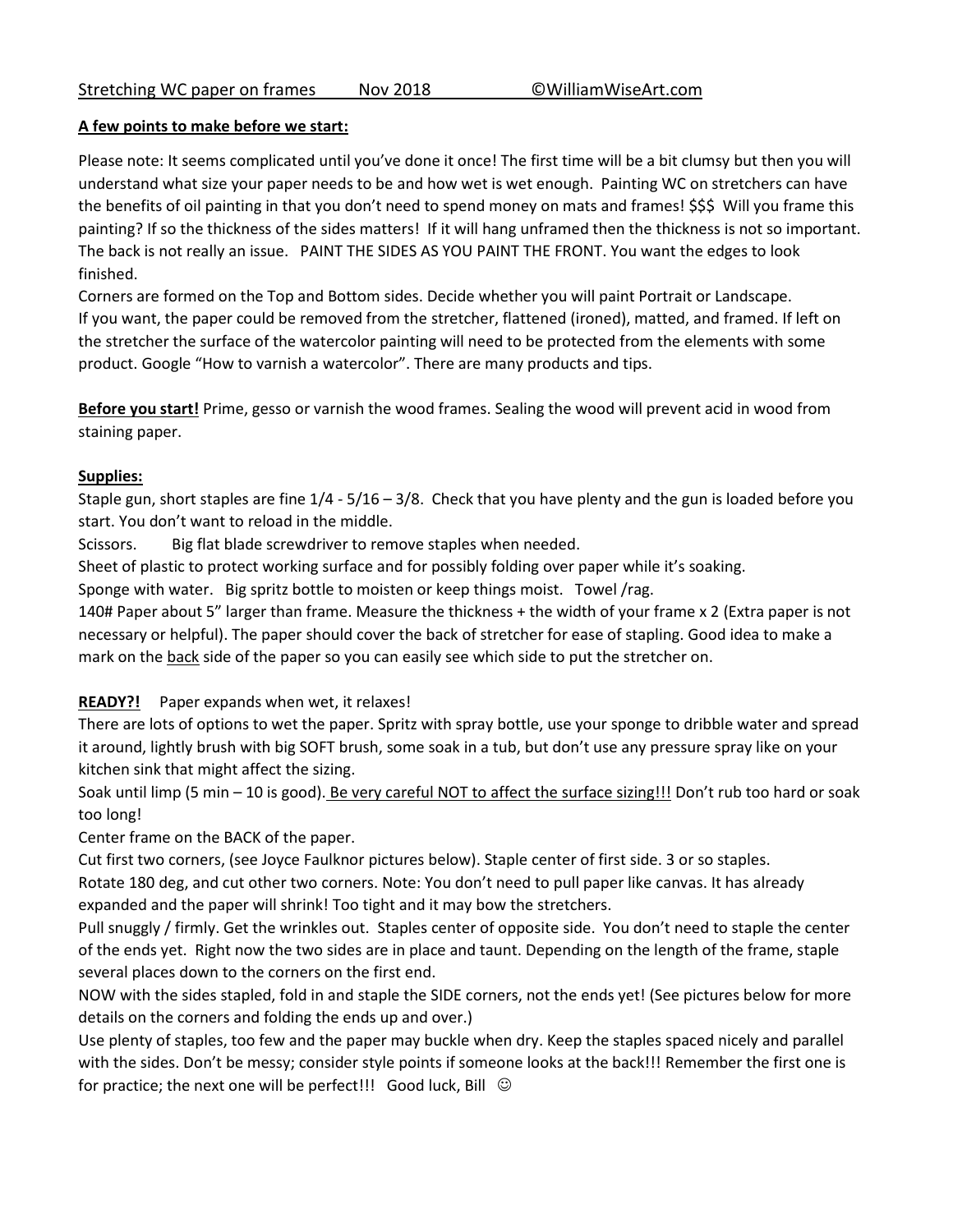Here is one YouTube titled "Stretching Watercolor Paper – 6 Frequently Asked Question" from "The Mine of Watercolor" . He discusses benefits of stretching paper in general. <https://www.youtube.com/watch?v=62YafzknWNQ>

For materials and instruction on how to finish and protect the surface if not protected by glass, do a YouTube search on "[How to varnish a watercolor](https://www.youtube.com/results?search_query=How+to+varnish+a+watercolor)"

## **YouTube: Joyce Faulknor-Stretching Watercolor Paper**

Joyce shows an easy way to cut and have little bulk on the sides. Very simple and probably the best process! <https://www.youtube.com/watch?v=8Ts0uNI2LdE>





- 1. Carefully cut paper to the corner. This scissor cut edge will be visible.
- 2. Cut the waste at a diagonal.
- 3-4. Grab the triangle tab and pull it tight to form the corner.

5. Hold it tight and fold the top and staple. Note: The top fold will be covered and also it's on the back of the frame, making it less important.

6. When all 4 corners are folded and the sides stapled down, then fold up the top and bottom sides. This is just simply folding the straight piece up and snugly over the side corner folds.

Use plenty of staples so it doesn't pucker. But don't be messy; others will see your work!